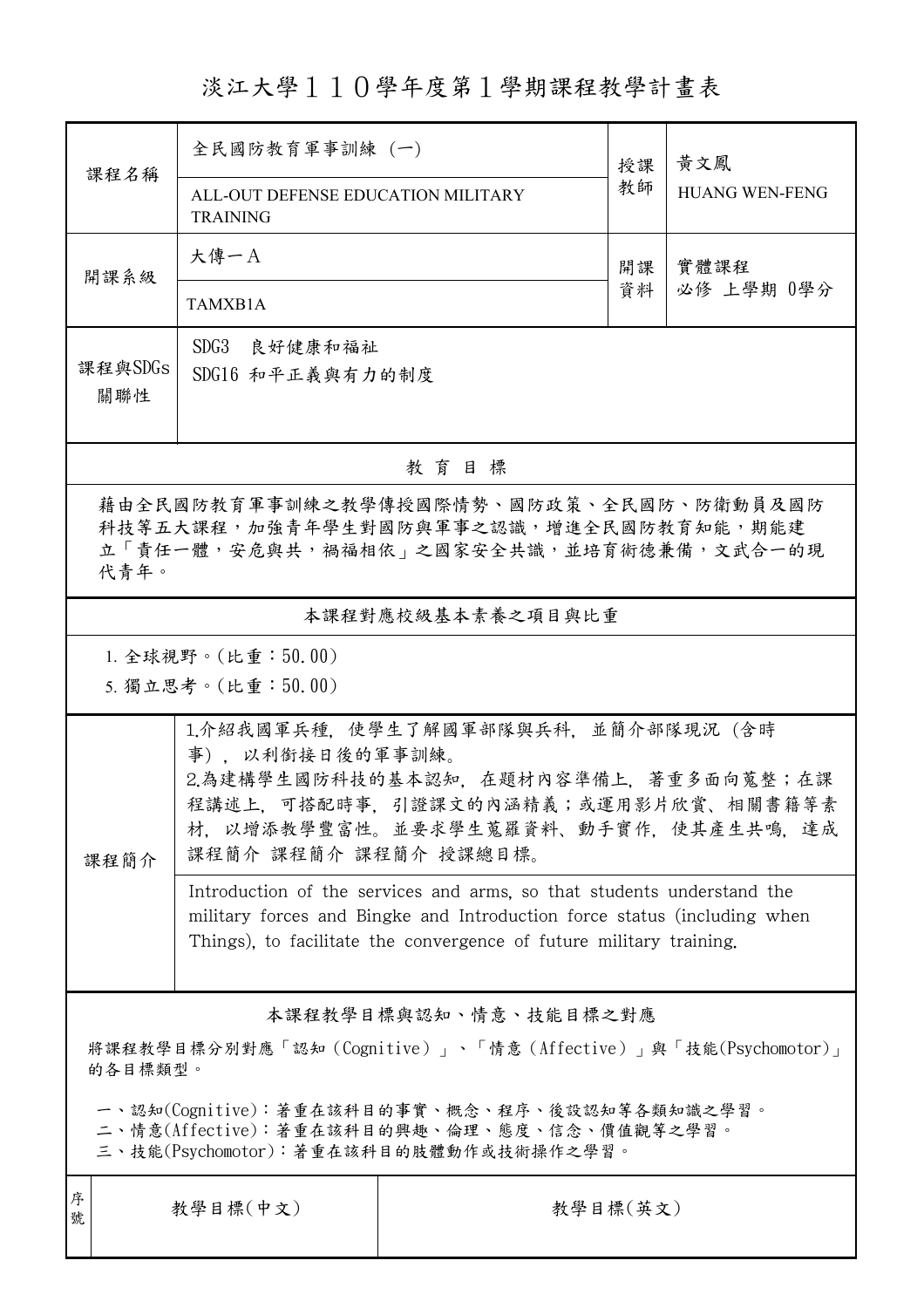|              | 差。                                                 | 1.使學生了解我國軍兵種的類別及<br>其主要職務內容,以降低認知落<br>2.能說明國防科技對國家安全及對<br>個人所產生的影響, 並了解我國國<br>防科技產業的轉型與發展, 如我國<br>自製武器裝備、我國國防工業等。 |    | 1. enable students to<br>understand and categories of<br>branches<br>Its main job content, in order<br>to reduce cognitive fall<br>difference.<br>2. can explain the national<br>security and national defense<br>science and technology for<br>Personal influence generated<br>and learn about our country<br>Transformation and<br>development of<br>anti-technology industry,<br>such as our |                                  |  |  |
|--------------|----------------------------------------------------|-------------------------------------------------------------------------------------------------------------------|----|-------------------------------------------------------------------------------------------------------------------------------------------------------------------------------------------------------------------------------------------------------------------------------------------------------------------------------------------------------------------------------------------------|----------------------------------|--|--|
|              |                                                    |                                                                                                                   |    | Homemade_weaponry,                                                                                                                                                                                                                                                                                                                                                                              |                                  |  |  |
|              |                                                    |                                                                                                                   |    | 教學目標之目標類型、核心能力、基本素養教學方法與評量方式                                                                                                                                                                                                                                                                                                                                                                    |                                  |  |  |
| 序號           | 目標類型                                               | 院、系(所) <br>核心能力   基本素養                                                                                            | 校級 | 教學方法                                                                                                                                                                                                                                                                                                                                                                                            | 評量方式                             |  |  |
| $\mathbf{1}$ | 認知                                                 |                                                                                                                   | 15 | 講述、實作                                                                                                                                                                                                                                                                                                                                                                                           | 測驗、討論(含課<br>堂、線上)、報告(含口<br>頭、書面) |  |  |
|              | 授課進度表                                              |                                                                                                                   |    |                                                                                                                                                                                                                                                                                                                                                                                                 |                                  |  |  |
| 週次           | 日期起訖                                               |                                                                                                                   | 備註 |                                                                                                                                                                                                                                                                                                                                                                                                 |                                  |  |  |
| 1            | $110/09/22$ ~<br>110/09/28                         | 重大政策宣導                                                                                                            |    |                                                                                                                                                                                                                                                                                                                                                                                                 |                                  |  |  |
|              | $110/09/29$ ~<br>110/10/05                         | 國防與政治-基本概念                                                                                                        |    |                                                                                                                                                                                                                                                                                                                                                                                                 |                                  |  |  |
| 3            | $110/10/06 \sim$<br>110/10/12                      | 國防與政治-定義                                                                                                          |    |                                                                                                                                                                                                                                                                                                                                                                                                 |                                  |  |  |
| 4            | $110/10/13$ ~<br>110/10/19                         | 國防與政治-國家戰略,國防政策與軍事戰略之間的關係                                                                                         |    |                                                                                                                                                                                                                                                                                                                                                                                                 |                                  |  |  |
| 5            | $110/10/20$ ~<br>110/10/26                         | 我國國家安全環境與戰略-全球安全情勢                                                                                                |    |                                                                                                                                                                                                                                                                                                                                                                                                 |                                  |  |  |
| 6            | $110/10/27$ ~<br>我國國家安全環境與戰略-亞太地區情勢<br>110/11/02   |                                                                                                                   |    |                                                                                                                                                                                                                                                                                                                                                                                                 |                                  |  |  |
|              | $110/11/03$ ~<br>110/11/09                         | 我國國家安全環境與戰略-我國戰略地位                                                                                                |    |                                                                                                                                                                                                                                                                                                                                                                                                 |                                  |  |  |
| 8            | $110/11/10$ ~<br>我國國家安全環境與戰略-我國國家安全戰略<br>110/11/16 |                                                                                                                   |    |                                                                                                                                                                                                                                                                                                                                                                                                 |                                  |  |  |
| 9            | $110/11/17$ ~<br>期中考試週<br>110/11/23                |                                                                                                                   |    |                                                                                                                                                                                                                                                                                                                                                                                                 |                                  |  |  |
| 10           | $110/11/24$ ~<br>110/11/30                         | 兩岸關係與大陸政策                                                                                                         |    |                                                                                                                                                                                                                                                                                                                                                                                                 |                                  |  |  |
| 11           | $110/12/01$ ~<br>110/12/07                         | 兩岸關係與大陸政策                                                                                                         |    |                                                                                                                                                                                                                                                                                                                                                                                                 |                                  |  |  |
| 12           | $110/12/08$ ~<br>110/12/14                         | 兩岸關係與大陸政策                                                                                                         |    |                                                                                                                                                                                                                                                                                                                                                                                                 |                                  |  |  |
| 13           | $110/12/15$ ~<br>我國國防政策與軍事戰略<br>110/12/21          |                                                                                                                   |    |                                                                                                                                                                                                                                                                                                                                                                                                 |                                  |  |  |